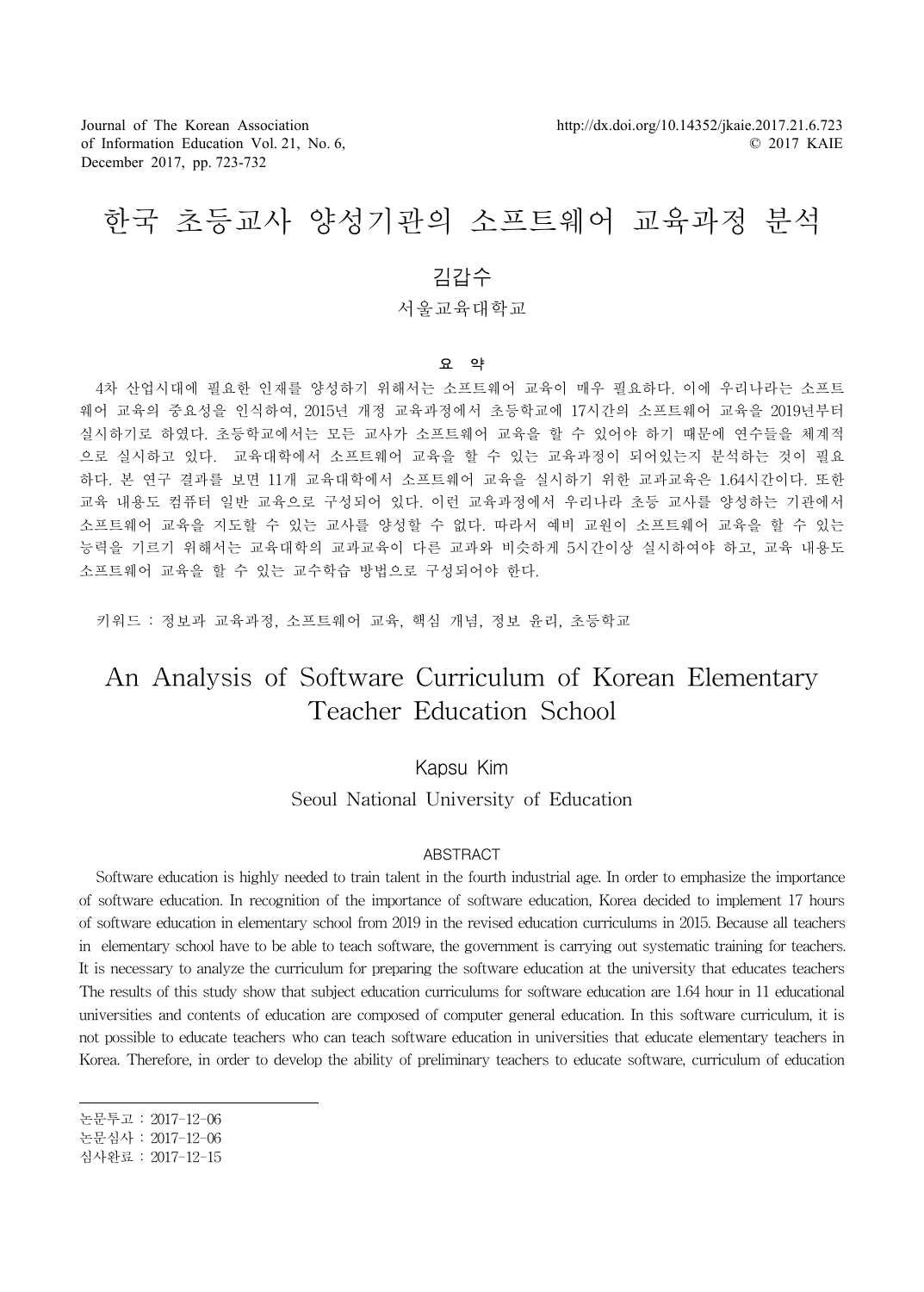#### 724 정보교육학회논문지 제21권 제6호

college should be conducted for 5 hours or more similar to other subjects, and education content should be composed of teaching and learning methods for software education.

Keywords : Software Education, College of Education, Curriculum, elementary school

### 1. 서론

요즈음 세계적인 화두는 4차 산업이다. 4차 산업의 혁심에 소프트웨어 교육에 있다는 것은 사실이다. 이에 2015년 개정 교육과정에서는 초등학교에서 소프트웨어 교육을 실시하게 하고 이를 위해 교육부에서는 성취기 준을 5개 만들어 공표하였다[17,18].

또한, 소프트웨어 교육을 위하여 2017년 9월 28일에 기존 과학교육 진흥법을 과학 수학 정보 교육 진흥법으 로 개정하였고, 2018년 4월부터 소프트웨어 교육을 진흥 할 수 있는 법적 근거를 마련하였다. 또한 과학기술정보 통신부에서도 소프트웨어 교육을 지원하는 법안을 마련 하고 있다.

2000년에 정보·통신·기술 교육을 잘 시키기 위해 교 육부에서는 정보통신운영지침[15]을 만들고 2005년[16] 에 개정한 이후 소프트웨어 교육을 위한 교육과정과 지 원 법안이 마련되어 4차 산업 시대에 초등 교육의 의미 있는 변화를 볼 수 있을 것이다.

2015 개정 교육과정[17,18]의 큰 틀은 초등학교에서 소프트웨어 교육을 하는 것을 한 축으로 되어 있다. 그 렇지만 그 내용을 들여다보면 시간 수 측면에서 초등학 교 6년 동안 매우 부족하다는 것을 알 수 있다. 2015년 개정 교육과정에서 초등학교의 소프트웨어 교육은 17시 간이고 중학교에서는 34시간으로 되어 있다. 더욱이 초 등학교에서는 2019년에 6학년의 실과교과서에 집필되어 학생들이 이미 알고 있는 내용을 학교에서 가르치는 구 조로 되어 있다. 초등학생들이 6년간 배워야 할 총 시간 은 5,892시간으로 그중에 소프트웨어 교육은 0.29%에 해당하는 17시간만을 실시한다. 중학교에서는 3년간 총 3,366시간 중에서 34시간으로 즉 1%도 안 되는 소프트 웨어 교육을 실시한다. 고등학교에서는 생활교양(제2외 국어, 한문, 교양, 기술가정)의 기술가정분야에 정보 교 과가 있어 아예 무시당하고 있다.

또한 정보통신지수에 대한 세계 지수는 매우 높다. ITU 의 ICT 발전 지수는 1위이고, UN 전자정부준비지수도 1위 이고, IMD 국가 경쟁력지수 중 기술인프라 부분이 8위이 고, WEF 네트워크준비 지수는 10위이다. ICT 발전지수를 부분별로 분석하여 보면 ICT 접근성은 9위이고, ICT 이용 은 4위이고, ICT 활용성은 2위이다. 이런 데이터를 보면 우리나라가 ICT 강국이지만 학생들의 ICT 지수는 전혀 그렇지 않다. 2017년 발표한 OECD PISA의 ICT 배경통계 [12,13,19,20,21]를 기반으로 만 15세 학생들의 ICT 접근성 은 학교에서는 25.48%이고 집에서는 49.64%으로 총 평균 으로 보면 37.56%로 OECD 평균 42.41%보다 많이 낮고, 30개 국가 중에 28위이다, 1위인 네덜란드보다 22.09%나 차이가 나고, 우리보다 아래 국가는 일본과 멕시코 밖에 없다. ICT 활용성은 학교에서는 2.718%이고 학교 이외에 서는 14.00%으로 총 평균으로 보면 8.36%로 OECD 평균 11.06%보다 많이 낮고, 31개 국가 중에 31위이다, 1위인 덴마크보다 21.49%나 차이가 나고, 우리보다 아래 국가는 어떤 국가도 없다. 학교에서는 ICT에 대한 지표가 OECD 국가들 중에 최하위임에도 불구하고, 우리나라 ICT 지표 가 세계 1등이라는 것은 시사하는 점이 매우 크다.

4차 산업혁명 시기의 지능정보화 사회에서 교육의 새로 운 패러다임이 변경되어야 한다고 이야기 하고 있지만 실 제 교육현장의 변화는 체감할 수 없는 상황이다. 그 예로 우리나라 교육에 가장 핵심 법 중에 한 개인 초⋅중등교육 법 시행령 제 43조(①법 제23조제3항에 따른 학교의 교과 는 다음 각 호와 같다.<개정 2001.1.29., 2003.1.29., 2008.2.29., 2013.3.23., 2013.10.30.>1. 초등학교 및 공민학교 : 국어, 도덕, 사회, 수학, 과학, 실과, 체육, 음악, 미술 및 외국어(영어)와 교육부장관이 필요하다고 인정하는 교과) 에 정보나 소프트웨어 교과는 나와 있지 않다. 이것은 2015 년 개정 교육과정에서 소프트웨어 교육을 한다고 하지만 시행령 등을 찾아보면 구체성이 없다.

이와 같은 상황을 보면 초등학생들에서 소프트웨어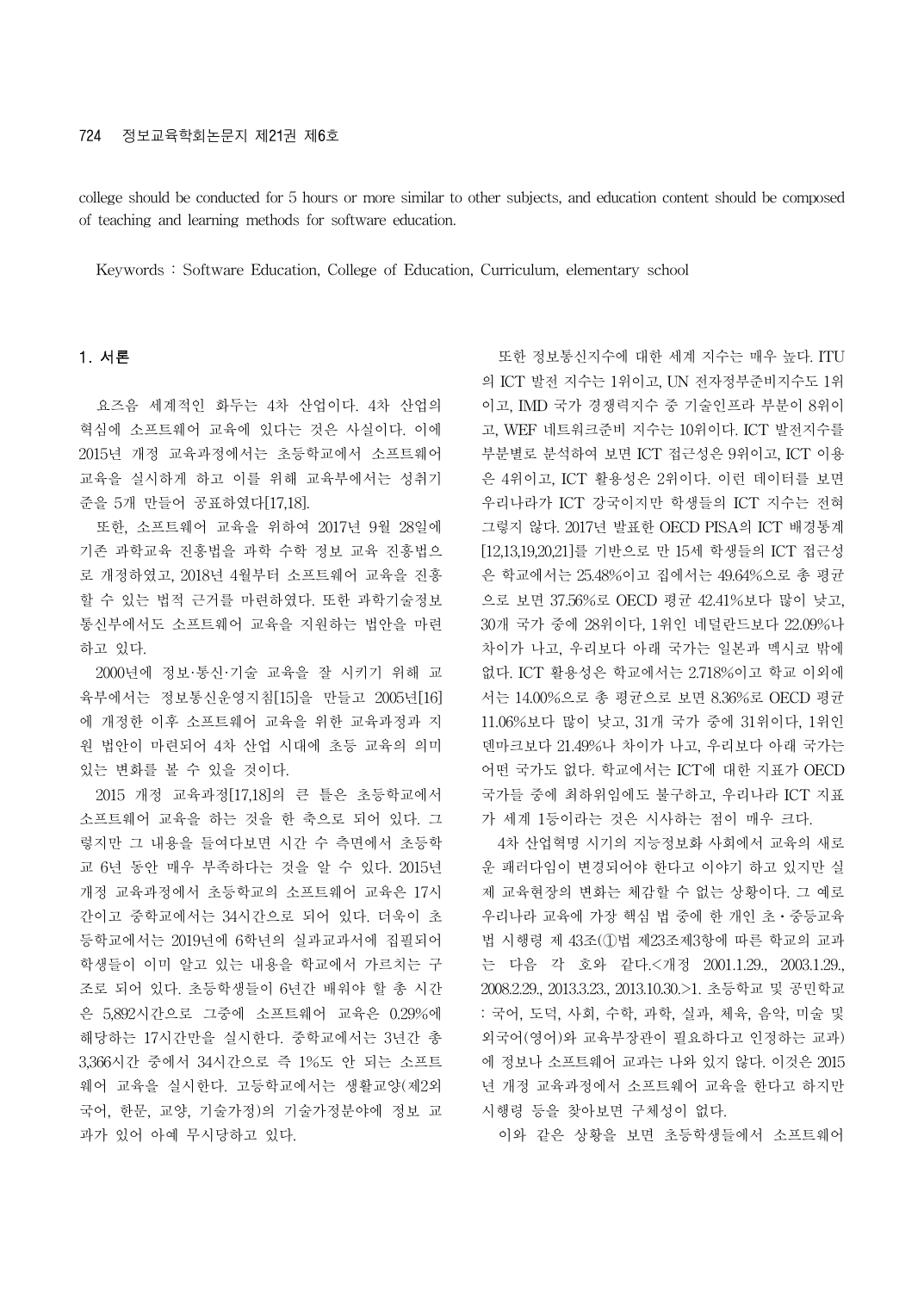교육의 기본적인 위상은 매우 미흡하다는 것을 알 수 있다. 그렇지만 초등학생들에게 소프트웨어 교육을 실 시해야 하는 것은 사실이다. 그러면 교사를 양성하는 교 육기관의 교육과정을 분석하여 소프트웨어 교육을 할 수 있는 지 알아 보는 것은 매우 중요하고 필요하다.

본 연구에서는 11개 교육대학(제주대학교 교육대 학 포함)의 교육과정을 분석하여 소프트웨어 교육을 할 수 있는 교육과정이 구성되어 있는지 알아본다.

## 2. 연구 대상 및 방법

본 연구의 연구 대상은 10개 교육대학(경인교육대학교 [6], 공주교육대학교[7], 광주교육대학교[8], 대구교육대학 교[5], 부산교육대학교[22], 서울교육대학교[23], 전주교육 대학교[11], 진주교육대학교[4], 청주교육대학교[2], 춘천 교육대학교[3]와 교육대학이 있는 종합대학 1개(제주대 학교 교육대학[9])를 대상으로 하였다. 각 대학의 교육과 정을 기반으로 컴퓨터교육과에서 개설하는 교육과정을 대상으로 분석하였다. 본 연구에서는 10개 교육대학교와 1개 교육대학을 편의상 11개 교육대학으로 한다.

교육과정은 2017년 12월 1일자의 교육과정을 중심으 로 분석한다. 11개 교육 대학이 교육과정을 개정한 곳도 있고 개정되지 않는 곳도 있고 또한 순차적으로 실시하 는 대학도 있고 전면적으로 실시하는 대학이 있기 때문 에 2017년도에 실시하는 교육과정을 대상으로 분석한다. 또한 교육대학은 심화과정이 있는데 심화과정은 해당

심화과정 학생만 듣기 때문에 제외한다. 즉 컴퓨터교육 과의 심화 과정 개설 강좌에 대해서는 본 연구의 분석 대상에서 제외한다.

구체적인 분석 내용은 다음과 같다. 먼저 교과목 분 석을 하였다. 교과목은 교양과정, 교직과정, 교과교육, 비교과 및 심화과정에서 컴퓨터교육과의 학점 비율 등 을 분석하였다. 두 번째는 교과목 명을 분석하였다. 교 양교육, 교과교육, 교과실기에서 컴퓨터교육과의 어떤 교과명이 개설되었는지 분석하였다. 세 번째는 교육내 용은 교과목명의 교육목표를 기반으로 분석하였다. 네 번째는 교수능력을 기를 수 있는 교과목으로 구성되어 있는지 분석하였다. 예비 교사가 소프트웨어 교육을 할 수 있게 소프트웨어 교육에 대한 지식뿐만 아니라 실제 지도할 수 있는 능력을 배양하는 교과를 분석할 필요가 있다. 마지막으로 소프트웨어는 다른 교과와 융합하기 쉬운 정보 분야의 교육과정이 있는지 분석하였다.

#### 3. 연구 내용 및 결과

#### 3.1 교과목 분석

본 연구에서 11개 교육대학의 교육과정을 분석한 것은 다음과 같다. 교육과정 구성은 교양과정, 교직/전공과정 및 심화과정으로 구성된다. 교양과정의 편제 목적은 교사로서 의 인격과 교양 함양하고, 다양한 학문의 기본 개념과 탐구 방법 경험하게 한다. 교직/전공과정의 기본구성은 교직

<Table 1> Curriculum of College

| Criteria | Required | General Studies Program<br>Electives | Teaching<br>Theory | Subject<br>Education | Special<br><b>Activities</b> | non<br>Subject | Specializa-tion<br>Course | Total  |
|----------|----------|--------------------------------------|--------------------|----------------------|------------------------------|----------------|---------------------------|--------|
| А        | 8        | 23                                   | 24                 | 47                   | 21                           |                | 18                        | 142    |
| B        | 28       | 12                                   | 22                 | 51                   | 11                           | 2              | 21                        | 147    |
| ⌒        | 29       | 6                                    | 24                 | 49                   | 6                            | 3              | 20                        | 137    |
| D        | 31       | 13                                   | 22                 | 48                   | 6                            | 4              | 21                        | 145    |
| Е        | 15       | 16                                   | 24                 | 42                   | 13                           | $\Omega$       | 22                        | 134    |
| F        | 14       | 26                                   | 22                 | 50                   | 8                            | $\Omega$       | 20                        | 140    |
| G        | 26       | 12                                   | 24                 | 45                   | 10                           |                | 21                        | 145    |
| Н        | 6        | 30                                   | 22                 | 54                   | 12                           | $\Omega$       | 24                        | 150    |
|          | 4        | 26                                   | 22                 | 61                   | 11                           |                | 20                        | 145    |
|          | 13       | 19                                   | 22                 | 45                   | 16                           | $\overline{2}$ | 18                        | 135    |
| Κ        | 22       | 12                                   | 23                 | 49                   | 12                           | $\overline{2}$ | 21                        | 141    |
| Average  | 17.82    | 17.73                                | 22.82              | 49.18                | 11.45                        | 2.36           | 20.55                     | 141.91 |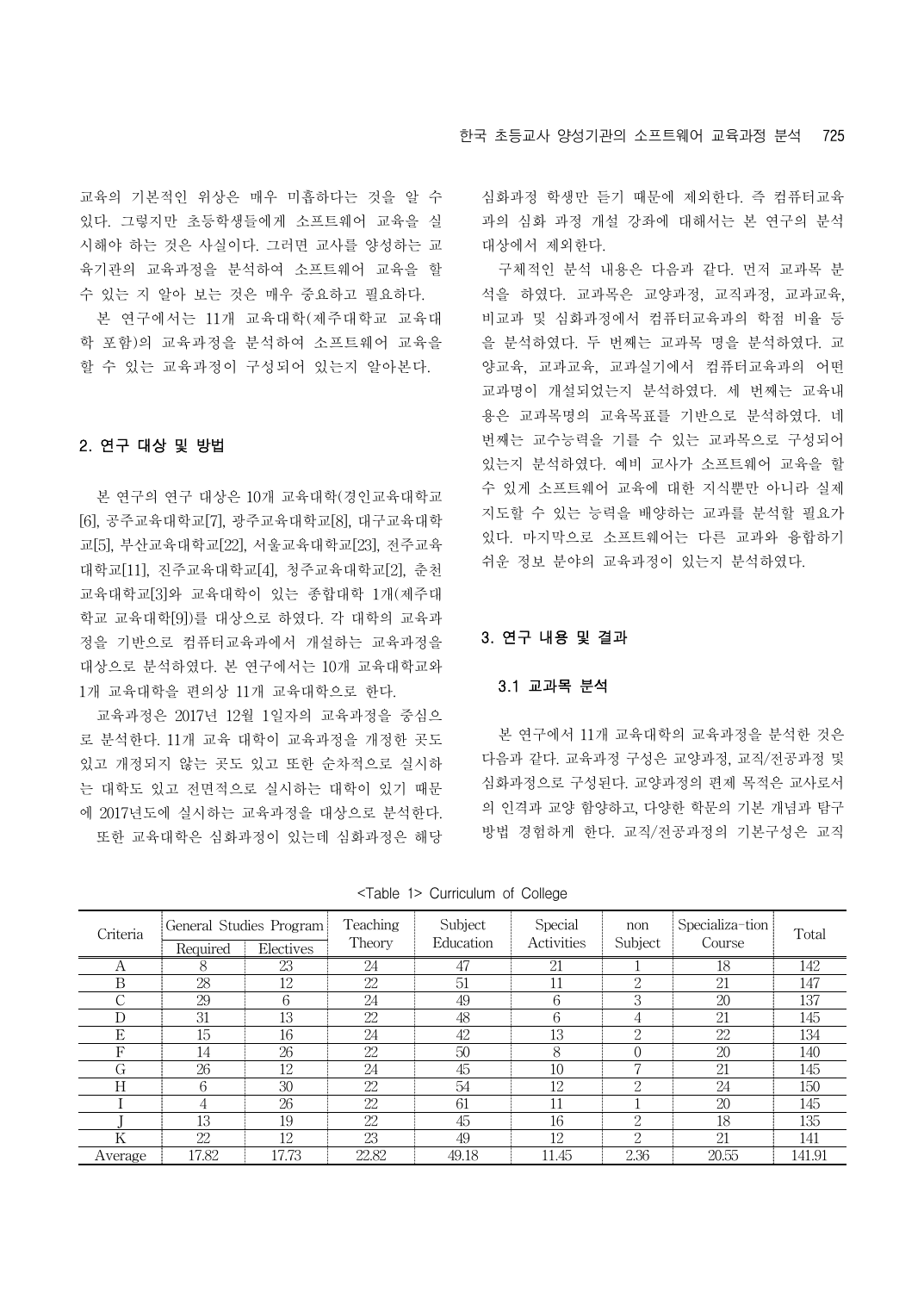| Criteria | Required       | General Studies<br>Program<br>Electives | Teaching<br>Theory | Subject<br>Education | Special<br>Activities | non Subject | Specializa-tion<br>Course | Total |
|----------|----------------|-----------------------------------------|--------------------|----------------------|-----------------------|-------------|---------------------------|-------|
| А        | $\overline{2}$ | 0.23                                    |                    |                      | 3                     |             | 18                        | 23.23 |
| B        | 3              | $\Omega$                                |                    | $\mathfrak{2}$       |                       |             | 21                        | 26    |
| С        | $\overline{2}$ | 0.46                                    |                    | $\Omega$             |                       | 0.17        | 20                        | 24.63 |
| D        | 4              | $\Omega$                                |                    | $\Omega$             |                       | 0.13        | 21                        | 27.13 |
| Ε        | $\overline{2}$ | $\Omega$                                |                    | 2                    |                       |             | 22                        | 27    |
| F        | $\Omega$       | 2                                       |                    | 4                    |                       |             | 20                        | 26    |
| G        | 3              |                                         |                    |                      |                       | 0.3         | 21                        | 25.3  |
| Η        | $\Omega$       | $\mathfrak{L}$                          | 0                  | $\Omega$             |                       |             | 24                        | 29    |
|          | $\Omega$       | 4                                       |                    | $\Omega$<br>7.       |                       |             | 20                        | 26    |
|          | $\Omega$       | 1.3                                     |                    | $\Omega$             | 4                     |             | 18                        | 23.3  |
| Κ        | $\overline{2}$ | $\Omega$                                |                    | $\Omega$             |                       | 0.19        | 21                        | 26.19 |
| Average  | 1.64           | 1.00                                    |                    | 1.64                 | 0.91                  | 0.07        | 20.55                     | 25.80 |

<Table 2> Computer education credits

(Teaching Theory), 교과(Subject Education), 실기 (Special Activity), 비교과(Non-Subject Education)로 구 성되어 있고, 비교과는 창의적 체험활동 및 기타영역으로 교과에 포함되기도 한다. 심화과정은 초등학교 교사로의 소양과 전문지식 습득뿐만 아니라 특정분야에서의 전문성 을 갖추는 것을 목적으로 한다. 11개 교육대학의 교육과정 편제현황은 <Table 1>과 같다. <Table 1>을 분석하여 보 면 교과 교육이 40학점에서 50학점 사이에 있다는 것을 알 수 있다. 교과 교육의 평균은 49학점이고, 교과 실기는 평균 11학점이다.

11개 교육대학의 컴퓨터 교육과의 교육과정 편제에서 학점 현황은 <Table 2>와 같다.

<Table 2>를 분석하여 보면 11개 교육대학 컴퓨터교 육과의 교육과정 편제에서 교과 교육은 1.64학점으로 전 체 49.18학점의 3.7%정도 밖에 되지 않는다. 실제 교과 교육으로서 교육대학의 심화과정이 11개 교과로 되어 있기 때문에 4.46 학점은 되어야 하는데 다른 교과의 약 40% 정도 밖에 교육을 하지 않는다는 것을 알 수 있다.

실제 11개 교육대학에서 개설되고 있는 컴퓨터교육과 교과목 수는 <Table3>과 같다. <Table 3>에는 교과교 육으로 과목명이 대부분 한 과목 또는 교과 실기로 되 어 있다.

11개 교육대학의 컴퓨터교육과의 교육과정 편제 현황 에서 구체적인 교과목명은 <Table 4>과 같다.

| Criteria           | Required       | General Studies<br>Program<br>Electives | Teaching<br>Theory | Subject<br>Education | Special<br>Activities | non Subject | Specializa-ti<br>on Course | Total |
|--------------------|----------------|-----------------------------------------|--------------------|----------------------|-----------------------|-------------|----------------------------|-------|
| А                  |                | 3(26)                                   | $\Omega$           | $\Omega$             |                       |             | 12                         | 17    |
| B                  | 2              | 0                                       | $\Omega$           |                      | $\Omega$              |             | 11                         | 14    |
| $\curvearrowright$ |                | 3(13)                                   | $\Omega$           | 2                    | $\Omega$              | 1(12)       | 8                          | 15    |
| D                  | $\mathfrak{D}$ | $\theta$                                | $\Omega$           |                      | $\Omega$              | 1(16)       | 11                         | 15    |
| Е                  |                | $\Omega$                                | $\Omega$           |                      |                       |             | 11                         | 14    |
| F                  | 0              | 2(2)                                    | $\Omega$           | 2                    | $\Omega$              |             | 14                         | 18    |
| G                  | 2              | 3(4)                                    | $\Omega$           | $\Omega$             | $\Omega$              | 1(10)       | 10                         | 16    |
| H                  | 0              | 2(2)                                    | $\Omega$           |                      |                       |             | 8                          | 12    |
|                    | $\Omega$       | 4(4)                                    | $\Omega$           |                      | $\Omega$              |             | 11                         | 16    |
|                    | $\Omega$       | 2(6)                                    | $\Omega$           | $\Omega$             | $\mathcal{D}$         |             | 10                         | 14    |
| Κ                  |                | $\Omega$                                | $\Omega$           |                      |                       | 3(32)       | 11                         | 17    |

<Table 3> Number of courses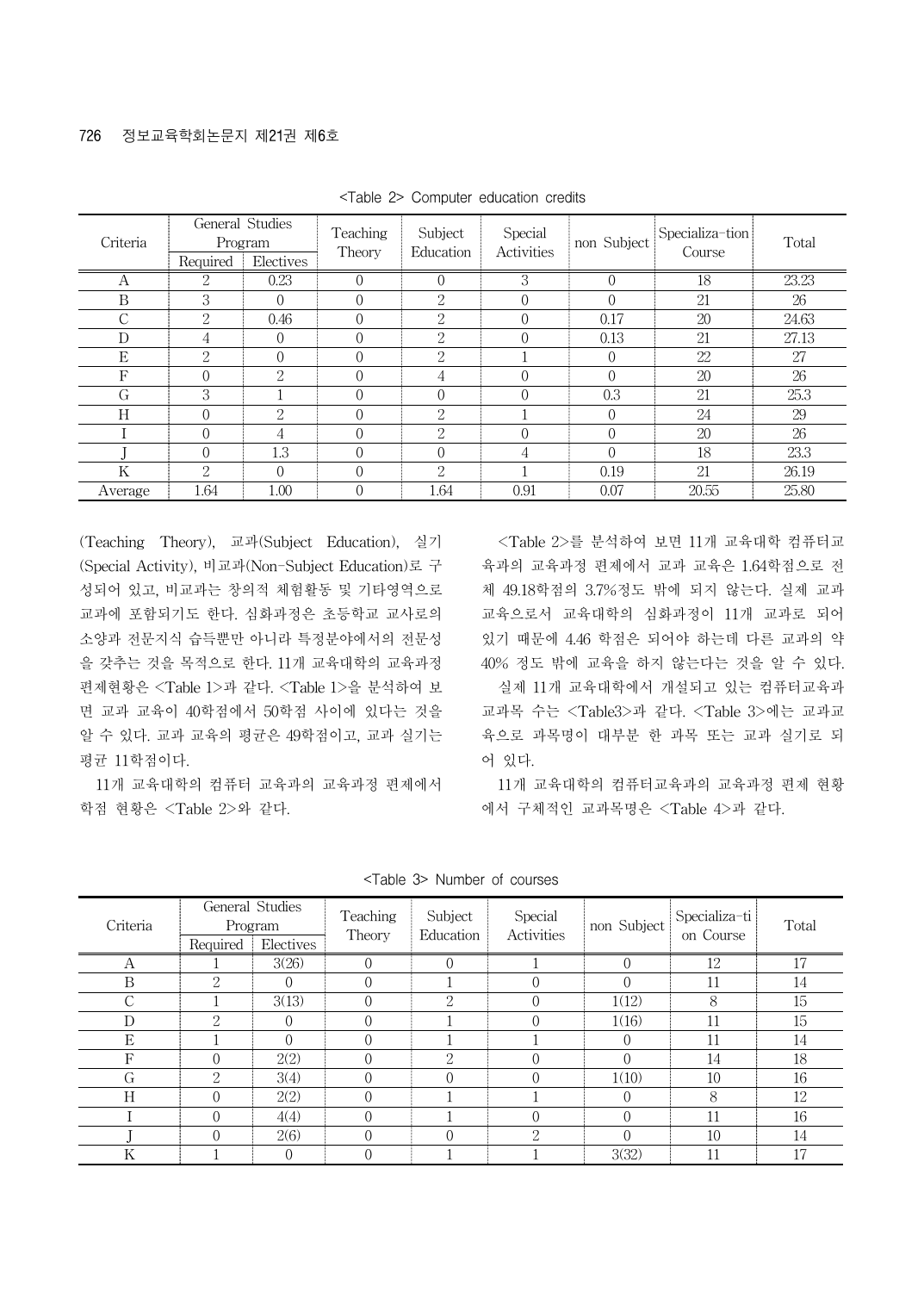| Criteria      |                                | General Studies<br>Program(Required)                                                      |                                                                | General Studies Program(Selectives)                                                                                                                          | Subject Education        |                                                                                                                      |                                | Special Activities                               | non Subject                        |                                                                                                     |
|---------------|--------------------------------|-------------------------------------------------------------------------------------------|----------------------------------------------------------------|--------------------------------------------------------------------------------------------------------------------------------------------------------------|--------------------------|----------------------------------------------------------------------------------------------------------------------|--------------------------------|--------------------------------------------------|------------------------------------|-----------------------------------------------------------------------------------------------------|
|               | Credit                         | Subjects                                                                                  | Credit                                                         | Subjects                                                                                                                                                     | Credit                   | Subjects                                                                                                             | Credit                         | Subjects                                         | Credit                             | Subjects                                                                                            |
| А             | $\overline{2}$                 | Information Science<br>Technology                                                         | $\sqrt{2}$<br>$\sqrt{2}$                                       | Future Tech in Movie<br>Complete mastery of smart<br>device                                                                                                  |                          |                                                                                                                      | 3                              | Software Education                               |                                    |                                                                                                     |
| B             | $\sqrt{2}$<br>1                | Introduction to Computer<br>and Practice I<br>Introduction to Computer<br>and Practice II |                                                                |                                                                                                                                                              | $\sqrt{2}$               | Elementary Computer<br>Education                                                                                     |                                |                                                  |                                    |                                                                                                     |
| $\mathcal{C}$ | $\sqrt{2}$                     | Knowledge and<br>Information Society<br>computer                                          | $\,2$<br>$\sqrt{2}$<br>$\sqrt{2}$                              | Technology utilization and<br>smart life<br>Media Education<br>Information communication<br>ethics and copyright                                             | $\,2$<br>$\,2\,$         | Computer Education I<br>Computer Education II                                                                        |                                |                                                  | $\sqrt{2}$                         | Educational robots<br>and creativity                                                                |
| D             | $\boldsymbol{2}$<br>$\sqrt{2}$ | Information Society &<br>Computer I<br>Information Society &<br>Computer II               |                                                                |                                                                                                                                                              | $\sqrt{2}$               | Theory of Elementary<br>Computer Education                                                                           |                                |                                                  | $\,2$                              | UCC Creation                                                                                        |
| E             | $\,2$                          | Multimedia education                                                                      |                                                                |                                                                                                                                                              | 2(3)                     | lementary School Teaching<br>Methods and Textbook<br>Research                                                        | 1(2)                           | Educational Programming<br>Language Practice     |                                    |                                                                                                     |
| F             |                                |                                                                                           | $\boldsymbol{2}$<br>$\boldsymbol{2}$                           | Understanding Computer<br>Science<br>Software Society                                                                                                        | $\sqrt{2}$<br>$\sqrt{2}$ | Studies on Elementary<br>School ICT Education<br>Materials<br>Methodologies of<br>Elementary School ICT<br>Education |                                |                                                  |                                    |                                                                                                     |
| G             | 1<br>$\overline{2}$            | Information Society and<br>Computers1<br>Information Society and<br>Computers2            | $\,2$<br>$\,2$<br>$\sqrt{2}$                                   | Animation<br>Multimedia Application<br>Internet and Information<br>Retrieval                                                                                 |                          |                                                                                                                      |                                |                                                  | $\boldsymbol{2}$                   | Instruction to ICT                                                                                  |
| H             |                                |                                                                                           | $\boldsymbol{2}$<br>$\overline{2}$                             | Information Society and the<br>Computer<br><b>Educational Programming</b>                                                                                    | $\overline{2}$           | Elementary School<br>Computer Education I                                                                            | 1(2)                           | Education Contents<br>Production                 |                                    |                                                                                                     |
| $\bf I$       |                                |                                                                                           | $\sqrt{2}$<br>$\sqrt{2}$<br>$\boldsymbol{2}$<br>$\overline{2}$ | Information Science and<br>utilization<br>Digital Information<br>Application<br>Software and programming<br>languages<br>Educational Programming<br>Language | $\overline{2}$           | Elementary Computer<br>Education                                                                                     |                                |                                                  |                                    |                                                                                                     |
| J             |                                |                                                                                           | $\sqrt{2}$<br>$\boldsymbol{2}$                                 | Information convergence<br>education<br>Information Technology and<br>Future Education                                                                       |                          |                                                                                                                      | $\boldsymbol{2}$<br>$\sqrt{2}$ | Courseware Programming<br>Computer Education     |                                    |                                                                                                     |
| K             | $\sqrt{2}$                     | Future Society and<br>Computers                                                           |                                                                |                                                                                                                                                              | $\sqrt{2}$               | Elementary Computer<br>Education                                                                                     | 1                              | Solving Problems Using<br>Computational Thinking | $\,2$<br>$\boldsymbol{2}$<br>$\,2$ | Child Coding<br>Education<br>Production of<br>presentation<br>materials<br>Practical of<br>computer |

<Table 4> Course Title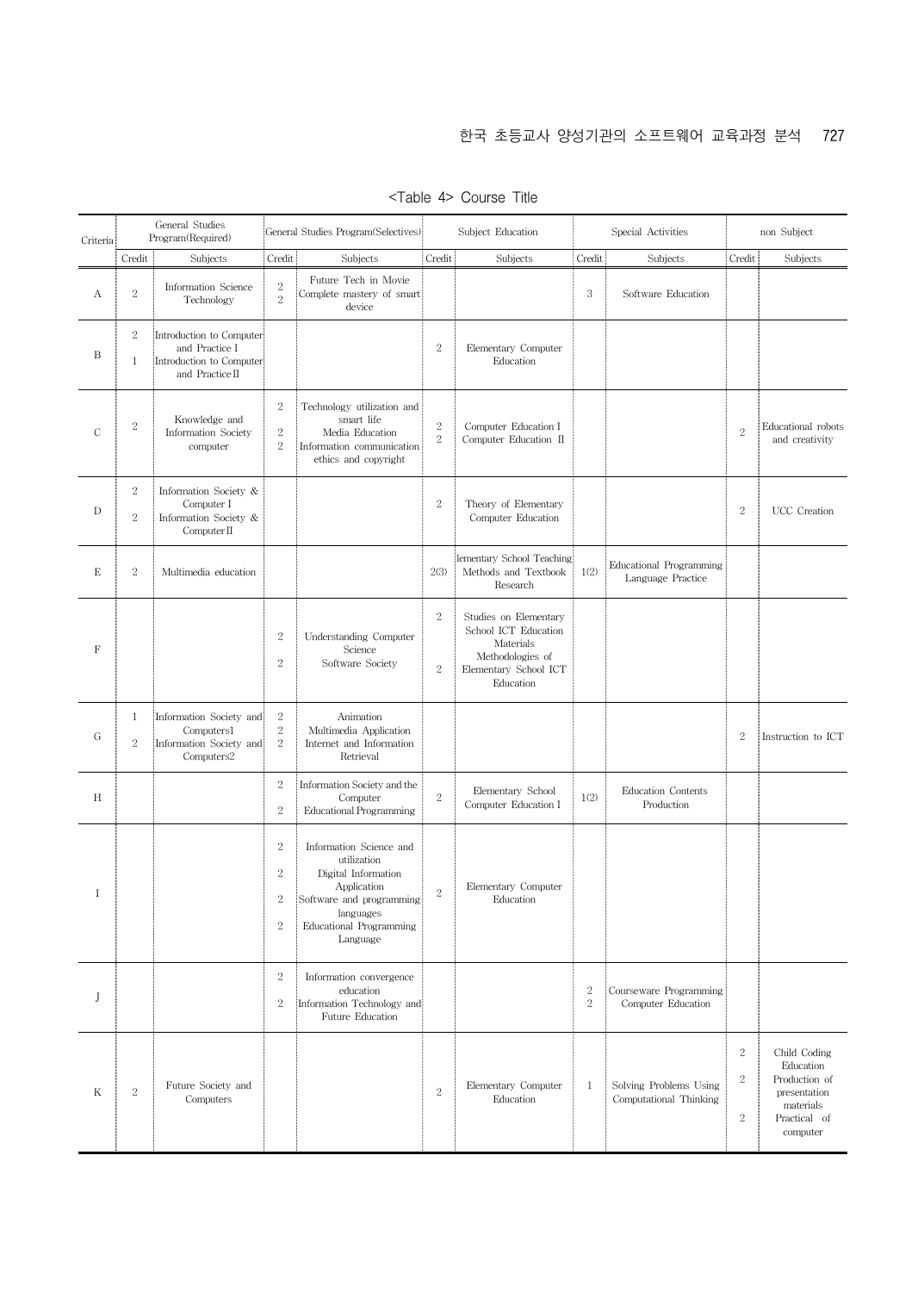|               | General Studies |                   |          | General Studies |                     | Special Activities |     |             | non Subject |                |          | Total    |     |                                       |      |  |
|---------------|-----------------|-------------------|----------|-----------------|---------------------|--------------------|-----|-------------|-------------|----------------|----------|----------|-----|---------------------------------------|------|--|
| Criteria      |                 | Program(Required) |          |                 | Program(Selectives) |                    |     |             |             |                |          |          |     |                                       |      |  |
|               | All             | Information       | Rate     | All             | Information   Rate  |                    | All | Information | Rate        | All            |          |          |     | Information Rate All Information Rate |      |  |
| А             | 8               | $\mathcal{D}$     | 25.0     | 47              |                     | $\Omega$           | 21  | 3           | 14.3        |                | $\Omega$ | $\Omega$ | 77  | 5                                     | 6.5  |  |
| B             | 28              | 3                 | 10.7     | 51              | 2                   | 3.9                | 11  | $\Omega$    | $\Omega$    | $\overline{2}$ |          |          | 92  | 5                                     | 5.4  |  |
| $\mathcal{C}$ | 29              | $\mathfrak{D}$    | 6.9      | 49              | 4                   | 8.2                | 6   | $\Omega$    | $\Omega$    | 3              | 0.17     | 5.67     | 87  | 6.17                                  | 9.2  |  |
| D             | 31              | 4                 | 12.9     | 48              | $\mathcal{L}$       | 4.2                | 6   | $\Omega$    | $\Omega$    | 4              | 0.13     | 3.25     | 89  | 6.13                                  | 9.0  |  |
| E             | 15              | 2                 | 13.3     | 42              | $\mathcal{D}$       | 4.8                | 13  |             | 7.7         | $\mathcal{D}$  | $\Omega$ | $\Omega$ | 72  | 5                                     | 4.2  |  |
| F             | 14              | $\Omega$          | 0        | $50^{\circ}$    | 4                   | 8.0                | 8   | $\Omega$    | $\Omega$    | $\Omega$       | $\Omega$ | $\Omega$ | 72  | 4                                     | 5.6  |  |
| G             | 26              | 3                 | 11.5     | 45              | 0                   | $\theta$           | 10  | $\Omega$    | $\Omega$    | 7              | 0.3      | 4.29     | 88  | 5                                     | 3.3  |  |
| H             | 10              | $\Omega$          | $\Omega$ | 54              | $\mathcal{L}$       | 3.7                | 11  |             | 9.1         | $\mathcal{D}$  | $\Omega$ | $\Omega$ |     | 3                                     | 3.9  |  |
|               | 4               | $\Omega$          | 0        | 60              | $\mathcal{L}$       | 3.3                | 11  | $\Omega$    | $\Omega$    |                | $\Omega$ | $\Omega$ |     | $\mathcal{L}$                         | 2.6  |  |
|               | 13              | $\Omega$          | $\Omega$ | 45              | $\Omega$            | $\theta$           | 16  | 4           | 25.0        | $\mathcal{D}$  | $\Omega$ | $\Omega$ | 76  | 4                                     | 5.3  |  |
| K             | 24              | 2                 | 8.3      | 49              | 2                   | 4.1                | 12  |             | 8.3         | $\overline{2}$ | 0.19     | 9.5      | 87  | 5.19                                  | 8.0  |  |
| Sum           | 202             | 18                | 8.91     | 540             | 20                  | 3.70               | 125 | 10          | 8.00        | 26             | 0.79     | 3.04     | 894 | 50.49                                 | 5.65 |  |

<Table 5> Percentage of credit

11개 교육대학의 교육과정 편제 현황에서 학점 비율 은 <Table 5>와 같다.

<Table 5>의 전체 학점비율을 분석하여 보면 컴퓨터 교육과 학점 비율이 다른 교과와 비교하면 5.65% 밖에 되지 않아 매우 낮다는 것을 알 수 있다.

#### 3.2 교과목 명 분석

본 연구에서 11개 교육대학의 교육과정에서 컴퓨터 관련 개설 교과를 교양과정, 교과교육, 교과실기 분류하 여 교과목 명이 어떻게 되어 있는지 분석하였다.

#### 3.2.1 교양 교육

1) 정보사회와 컴퓨터

정보사회와 컴퓨터의 유사과목명은 지식정보사회와 컴퓨터, 소프트웨어 사회로 되어 있고, 이 과목의 목표 는 컴퓨터 과학을 구성하는 하드웨어, 소프트웨어, 네트 워크에 대한 기본 개념을 습득한 후에 학교 교육 환경 에 응용하고 적용하는 것으로 되어 있고, 주요내용은 컴 퓨터 하드웨어, 소프트웨어, 네트워크에 대한 기본 개념 에 대해서 학습하는 것이다.

#### 2) 정보과학 이해와 활용

정보과학 이해와 활용 교과목의 유사과목명은 정보과 학기술, 정보과학의 이해, 정보과학교육의 이해와 활용, ICT활용, 테크놀로지 활용교육, 테크놀로지활용과 스마 트라이프 등이고 교육 목표는 고도화되어가는 지식 정 보화 사회에 필요한 정보화 소양함양이다.

#### 3) 컴퓨터 개론 및 실습

컴퓨터 개론 및 실습 교과목의 유사과목명은 컴퓨터 활용능력 특강, PC와 인터넷, 컴퓨터 활용, 컴퓨터와 과 학 등이 있고, 교육 목표는 컴퓨터의 기본소양과 더불어 전반적인 활용능력을 학습하는데 목적이 있다. 주요내 용은 컴퓨터구조, 정보통신, 운영체제 및 소프트웨어공 학 등 컴퓨터에 대한 전반적인 기초지식을 학습하며 활 용능력 향상을 위하여 스프레드시트 소프트웨어와 데이 터베이스 실무에 관한 내용을 실습을 통하여 학습하는 데 있다.

#### 4) 멀티미디어 활용 교육

멀티미디어 활용 교육의 유사과목명은 미디어 교육, 애니메이션 및 멀티미디어 활용 등이 있고, 교육 목표는 멀티미디어 저작도구를 이용해서 오디오, 이미지, 비디 오 제작방법을 이해하고, 멀티미디어를 제작할 수 있다. 프로그래밍 제작방법 및 관련 도구를 활용할 수 있는 것이고, 주요내용은 멀티미디어 저작도구 이해 및 실습 을 통한 작품제작을 하는 데 있다.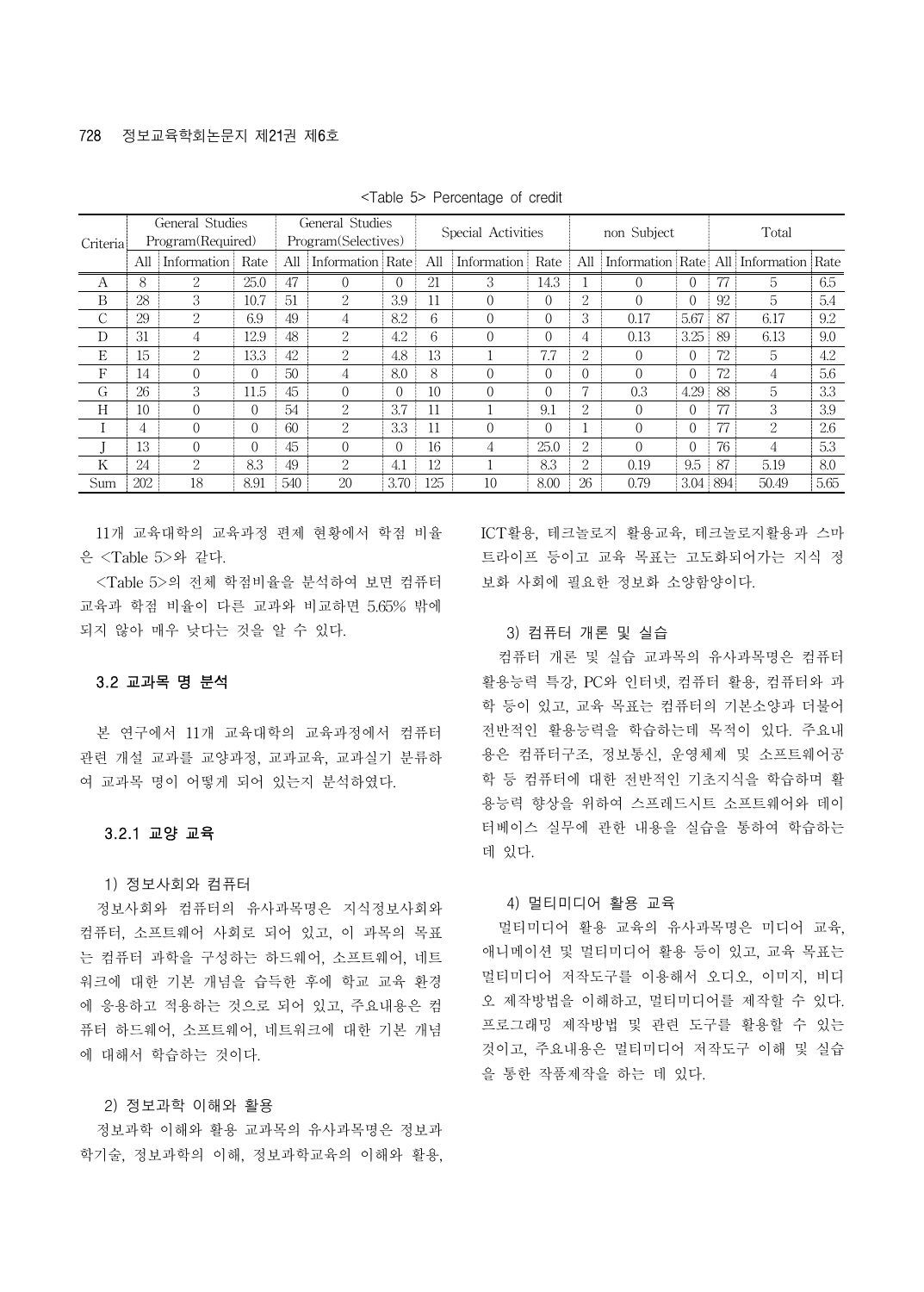#### 3.2.2 교과 교육

1) 소프트웨어교육

소프트웨어교육과 유사과목명은 초등소프트웨어교육 등이 있고, 교육 목표는 초등교육에서 적용할 수 있는 소프트웨어교육의 내용과 방법을 이해하고 현장에 적용 할 수 있는 능력을 배양한다. 주요내용은 소프트웨어교 육과 관련된 다양한 교육과정과 교육내용, 교수학습 방 법의 다양한 사례를 안내하고 초등학교 현장에서 적용 하기 위한 소양 및 활용 프로그램을 다양하게 다룬다.

#### 2) 초등컴퓨터교육론

초등컴퓨터교육론과 유사과목명은 컴퓨터교육, 초등 컴퓨터교육, 초등컴퓨터교육, 초등컴퓨터 교수법 및 교 재연구, 초등ICT교육방법론 등이 있다. 교육 목표는 전 산과 교육의 본질과 방법을 이해하고 컴퓨터 교육에 대 한 실제 지도기술을 익히며, 전산과 교재 연구 능력을 높이고 또한 컴퓨터 활용기능을 중시하여 제반 학습지 도의 문제점을 해결할 수 있도록 한다. 주요내용은 컴퓨 터교육과 관련된 교육과정, 교육내용, 교수학습 방법의 다양한 사례를 안내하고 초등학교 현장에서 적용 방안 을 학습한다.

#### 3.2.3 교과 실기

교과 실기는 교육용프로그래밍 언어실습이 있다. 교 육용프로그래밍 언어실습과 유사과목명은 코스웨어 프 로그래밍이다. 교육 목표는 초등학생 수준에 맞는 프로 그래밍 언어를 익혀 초등학교 현장에서 초등학생의 프 로그래밍 소양을 길러줄 수 있도록 한다. 주요 내용은 블록형 코딩, 텍스트기반 프로그래밍, 기본 알고리즘 학 습을 한다는 것이다.

#### 3.3 교육 내용 분석

영국의 교육과정에서 3개의 축이 정보 문해, 정보기 술, 컴퓨터 과학이고[1] 한국정보교육학회의 초중등 정 보과학교육의 내용으로 소프트웨어, 컴퓨터 시스템, 융 합[14]활동이고, 정영식[10]의 교육대학 교육과정 내용 편제를 기반으로 소프트웨어 교육을 위해서 교사는 다 음과 같은 기본 소프트웨어 능력을 갖추어야 할 것이다. 먼저 정보 리터러시(인터넷을 통하여 지식 정보를 찾아 서 교수 학습 자료에 이용할 수 있는 능력) 능력이 있어 야 하고, 정보 기술(최신 하드웨어 및 소프트웨어를 이 용하여 정보를 생성할 수 있고 가공하여 소통할 수 있 는 능력) 능력이 있어야 하고, 블록기반 프로그래밍 기 술(초등학생들의 소프트웨어 교육을 위해 기본적인 프 로그래밍 도구를 다루고 사용할 수 있는 능력) 능력이 있어야 하고, 텍스트 기반 프로그래밍 기술(초등학생들 은 블록기반 프로그래밍 할 수 있는 것이 교육과정이지 만 교사는 더 높은 능력을 갖추고 있어야하기 때문에 C 언어와 같은 프로그래밍을 할 수 있어야 함)이 있어야 하고, 알고리즘과 문제해결력 능력, 최신 소프트웨어 사 용 능력이 있어야 한다.

11개 교육대학의 모든 학생들이 학습하는 교육 내용 에 대하여 교사로서 가져야 할 정보 리터러시 측면, 정 보교과교육면, 블록기반 프로그래밍 능력, 텍스트기반 프로그래밍 능력, 알고리즘과 문제 해결력 및 최소 소프 트웨어 도구 활용 능력 측면에서 정보 교과 내용을 분 석한 것이 <Table 6>과 같다.

<Table 6>을 분석하여 보면 현재 교육대학에서는 전 체 교육대학 학생들을 위한 위의 6개의 능력을 다 갖추 기 위한 교육이 실시되고 있지 않다는 것을 알 수 있다. 특히 블록기반 프로그래밍 기술, 텍스트 기반 프로그래 밍 기술, 알고리즘과 문제해결력의 3분야 교육은 거의 실시되고 있지 않다는 것을 알 수 있다.

#### 3.4 교수 능력

소프트웨어 교육을 위해서 교사는 다음과 같은 교수 능력을 갖추어야 한다. 첫 번째는 교육과정을 이해하는 능력(초등학교와 중등의 교육과정과 교육내용을 이해하 는 능력)이 있어야 하고, 교수 학습 자료 개발(학생들에 게 적합한 소프트웨어 교육을 위한 교수 학습 자료를 개발하는 능력) 능력이 있어야 하고, 교수 학습 방법(초 등학생들의 수준에 적합하게 소프트웨어 교육을 할 수 있는 능력)을 통하여 학생들을 지도 할 수 있어야 한다. 이에 대한 3개의 능력인 교수 능력을 교육대학교에서 할 수 있는지에 대한 분석은 다음 <Table 7>과 같다. <Table 7>을 보면 초등 컴퓨터 교육론으로 되어 있고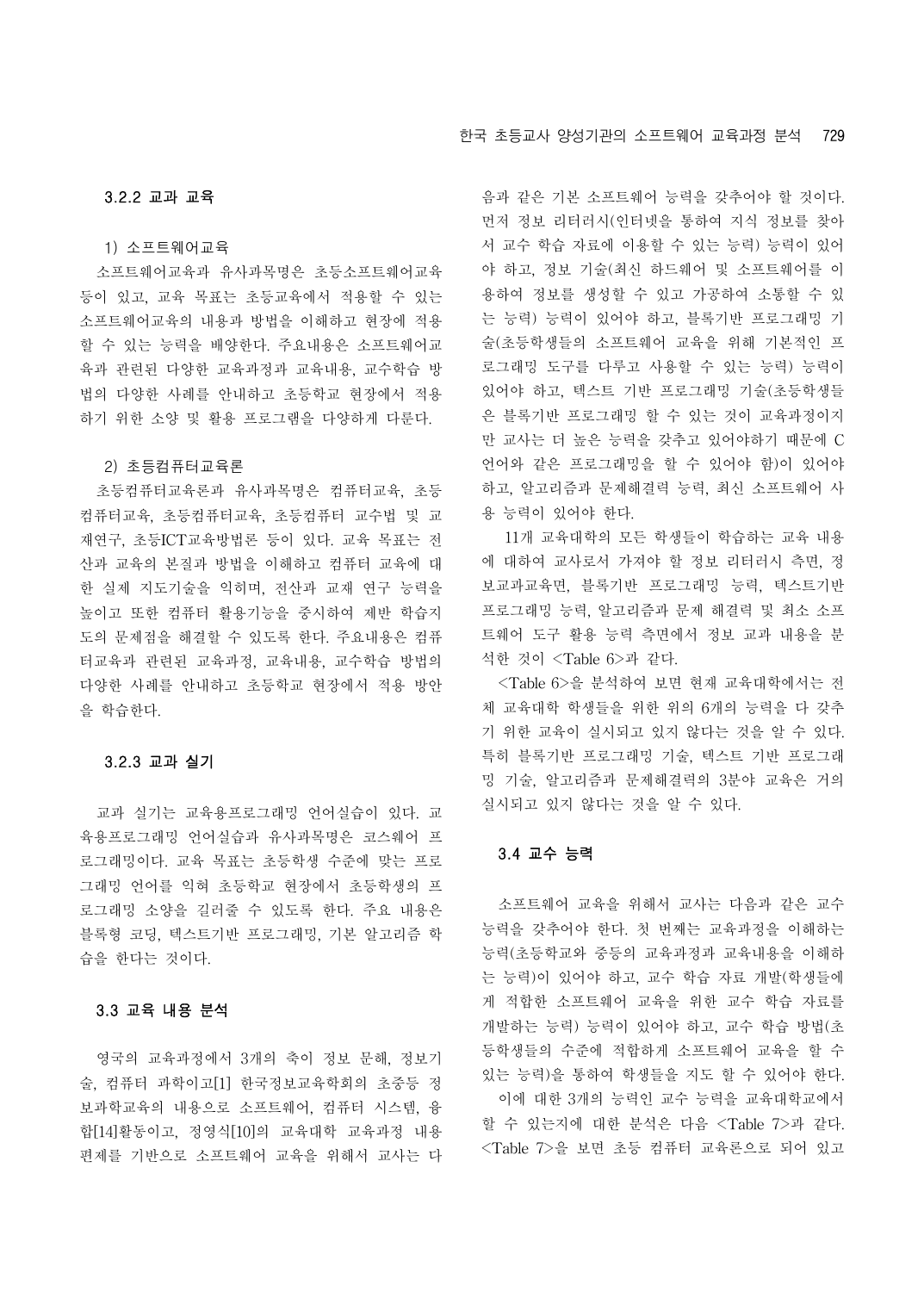## 730 정보교육학회논문지 제21권 제6호

| Criteria      |                                            | Information Literacy                                                                                                                                      |                 | Computer Science                                                                                |                         | Block based language                                                               |         | Text based language |             | Algorithm and Problem<br>Solving                           |                                | Software Tools                                                 |
|---------------|--------------------------------------------|-----------------------------------------------------------------------------------------------------------------------------------------------------------|-----------------|-------------------------------------------------------------------------------------------------|-------------------------|------------------------------------------------------------------------------------|---------|---------------------|-------------|------------------------------------------------------------|--------------------------------|----------------------------------------------------------------|
|               | credits                                    | Subjects                                                                                                                                                  | credits         | Subjects                                                                                        | credits                 | Subjects                                                                           | credits | Subjects            | credits     | Subjects                                                   | credits                        | Subjects                                                       |
| А             | $\sqrt{2}$<br>$\sqrt{2}$<br>$\overline{2}$ | Information Science<br>Technology<br>Future Tech in Movie<br>SW Education in<br>Elementary<br>Education                                                   |                 |                                                                                                 |                         |                                                                                    |         |                     |             |                                                            | $\,2$                          | Complete<br>mastery of smart<br>device                         |
| B             |                                            |                                                                                                                                                           | $\sqrt{2}$<br>1 | Introduction to<br>Computer and<br>Practice I<br>Introduction to<br>Computer and<br>Practice II |                         |                                                                                    |         |                     |             |                                                            |                                |                                                                |
| $\mathcal{C}$ | $\overline{2}$<br>$\,2$                    | Knowledge and<br>Information Society<br>computer<br>Information<br>communication<br>ethics and copyright                                                  |                 |                                                                                                 |                         |                                                                                    |         |                     |             |                                                            | $\sqrt{2}$<br>$\boldsymbol{2}$ | Technology<br>utilization and<br>smart life<br>Media Education |
| D             | $\,2$<br>$\overline{2}$                    | Information Society<br>& Computer I, II                                                                                                                   |                 |                                                                                                 |                         |                                                                                    |         |                     |             |                                                            |                                |                                                                |
| E             |                                            |                                                                                                                                                           |                 |                                                                                                 | 1(2)                    | Educational<br>Programming<br>Language<br>Practice                                 |         |                     |             |                                                            | $\sqrt{2}$                     | Multimedia<br>education                                        |
| $\mathbf F$   | $\sqrt{2}$<br>$\,2$<br>$\,2$<br>$\sqrt{2}$ | Understanding<br>Computer Science<br>Software Society<br>Technologies Based<br>Instruction<br>Special Lecture on<br>Computer<br>Application<br>Capability |                 |                                                                                                 |                         |                                                                                    |         |                     |             |                                                            |                                |                                                                |
| G             | 1<br>$\,2$                                 | <b>Information Society</b><br>and the Computer 1,2                                                                                                        | $\overline{2}$  | Internet and<br>Information<br>Retrieval                                                        |                         |                                                                                    |         |                     |             |                                                            | $\,2$<br>$\sqrt{2}$            | Animation<br>Multimedia<br>Application                         |
| Н             | $\overline{2}$                             | <b>Information Society</b><br>and the Computer                                                                                                            |                 |                                                                                                 | $\,2$                   | Educational<br>Programming                                                         |         |                     |             |                                                            |                                |                                                                |
| I             | $\overline{2}$<br>$\overline{2}$           | Information Science<br>and utilization<br>Digital Information<br>Application                                                                              |                 |                                                                                                 | $\overline{2}$<br>$\,2$ | Software and<br>programming<br>languages<br>Educational<br>Programming<br>Language |         |                     |             |                                                            |                                |                                                                |
| J             |                                            |                                                                                                                                                           | $\overline{2}$  | Information<br>Technology and<br>Future Education                                               | $\,2$                   | Courseware<br>Programming                                                          |         |                     |             |                                                            | $\sqrt{2}$                     | Information<br>convergence<br>education                        |
| Κ             |                                            |                                                                                                                                                           | $\overline{2}$  | Future Society and<br>Computers                                                                 | $\overline{2}$          | Child Coding<br>Education                                                          |         |                     | $\mathbf 1$ | Solving<br>Problems<br>Using<br>Computation<br>al Thinking |                                |                                                                |

<Table 6> Content Analysis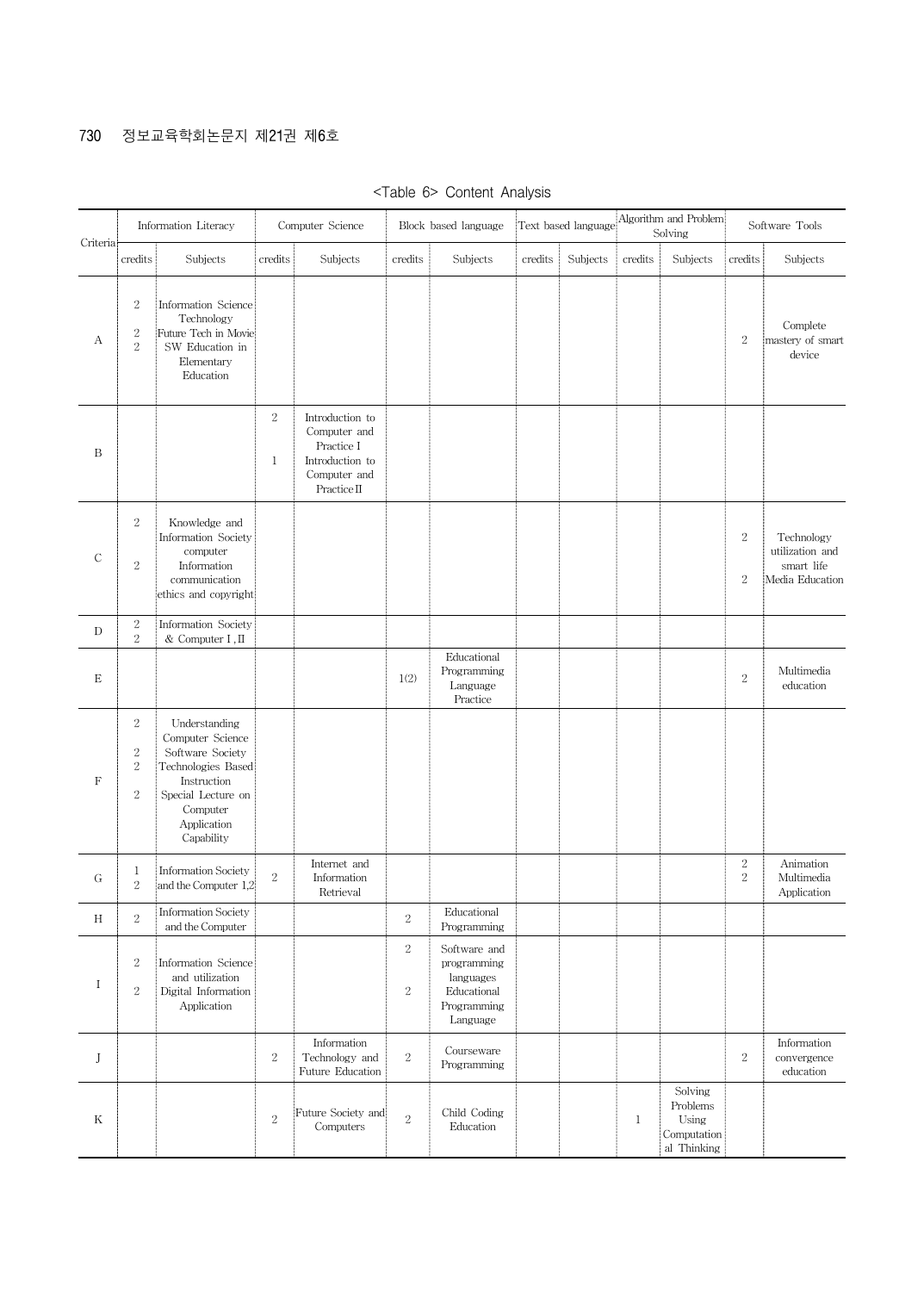소프트웨어 교육을 위한 교수 능력 개발에 대한 교육 내용이 거의 없다.

| Criteria |                | Teaching materials                                                   | Teaching method     |                                                                                                                   |  |  |  |
|----------|----------------|----------------------------------------------------------------------|---------------------|-------------------------------------------------------------------------------------------------------------------|--|--|--|
|          | credits        | Subjects                                                             | credits             | Subjects                                                                                                          |  |  |  |
| A        |                |                                                                      | 3                   | Software Education                                                                                                |  |  |  |
| B        |                |                                                                      | 2                   | Elementary Computer<br>Education                                                                                  |  |  |  |
| С        |                |                                                                      | $\overline{2}$<br>2 | Computer Education I<br>Computer Education II                                                                     |  |  |  |
| D        |                |                                                                      | $\overline{2}$      | Theory of Elementary<br>Computer Education                                                                        |  |  |  |
| E        | $\overline{2}$ | Elementary<br>School Teaching<br>Methods and<br>Textbook<br>Research |                     |                                                                                                                   |  |  |  |
| F        |                |                                                                      | $\frac{2}{2}$       | Studies on Elementary<br>School ICT Education<br>Materials<br>Methodologies of Elementary<br>School ICT Education |  |  |  |
| G        |                |                                                                      |                     |                                                                                                                   |  |  |  |
| H        |                |                                                                      | $\overline{2}$      | Elementary School Computer<br>Education I                                                                         |  |  |  |
| T        |                |                                                                      | $\overline{2}$      | Elementary Computer<br>Education                                                                                  |  |  |  |
| J        |                |                                                                      |                     |                                                                                                                   |  |  |  |
| K        |                |                                                                      | 2                   | Elementary Computer<br>Education                                                                                  |  |  |  |

<Table 7> Teaching ability

## 4. 결론

본 연구에서는 예비교사를 양성하는 교육대학교의 교 육과정을 분석한 결과는 다음과 같다.

먼저 학점 수를 보면 2015개정 교육과정의 17시간 소프트웨어 교육을 할 수 있는 교육과정이 전혀 구성되 어 있지 않다. 일반적으로 수학을 가르치기 위해서 수학 내용을 알고 수학을 초등학생 수준에서 가르치는 교수 학습 방법을 알아야 한다. 11개 교육대학에서 예비 교사 들이 수학, 과학, 국어 등의 내용은 이미 알고 이 내용 을 기반으로 교수법을 가르치는 교과 교육들이 평균 4 학점에서 5학점 사이로 과목이 구성되어 있지만 소프트 웨어 교육을 하기 위한 예비 교사들의 학점이 구성이 매우 낮다. 현재 교과교육에서 학점 구성을 5학점이상

더 만들어야 한다.

두 번째 교육과정 측면에서는 소프트웨어 교육을 위 한 교육과정이 아니고, 2000년대에 컴퓨터 교육의 일반 적인 내용으로 구성되어 있다. 비록 교수학습 방법 등이 교과 내용으로 구성되어 있지만 실제 소프트웨어 교육 을 위한 교육과정을 구성하지 못하고 있다.

세 번째 교육 내용면에서는 먼저 정보 리터러시 능 력, 정보 기술 처리 능력, 블록기반 프로그래밍 기술 능 력, 텍스트 기반 프로그래밍 기술, 알고리즘과 문제해결 력 능력, 최신 소프트웨어 사용 능력을 교육하고 있지 못한다.

위의 세 가지 문제를 해결해야 예비교사들이 소프트 웨어 교육을 할 수 있는 능력을 기를 수 있다. 이를 위 해서 교육대학에서는 소프트웨어 교육을 할 수 있는 교 육과정개편에 소프트웨어 교육을 교과 교육으로 최소한 5시간 이상 실시하여야 한다. 또한 현재의 교양과정 등 에서도 소프트웨어 교육을 할 수 있도록 교육 내용을 개편하여야 한다.

#### 참고문헌

- [1] CAS(2013). Computing in the national curriculum: A guide for primary teachers. Computing At School.
- [2] CNUE(2017) Cheongju National University of Education 2017 Curriculum
- [3] CNUE(2017) Chuncheon National University of Education 2017 Curriculum
- [4] CUE(2017) Chinju National University of Education 2017 Curriculum
- [5] DNUE(2017) Daegu National University of Education 2017 Curriculum
- [6] GINE(2017) Gyeongin National University of Education 2017 Curriculum
- [7] GJUE(2017) Gongju National University of Education 2017 Curriculum
- [8] GNUE(2017) Gwangju National University of Education 2017 Curriculum
- [9] JEJU(2017) Jeju National University of Education 2017 Curriculum